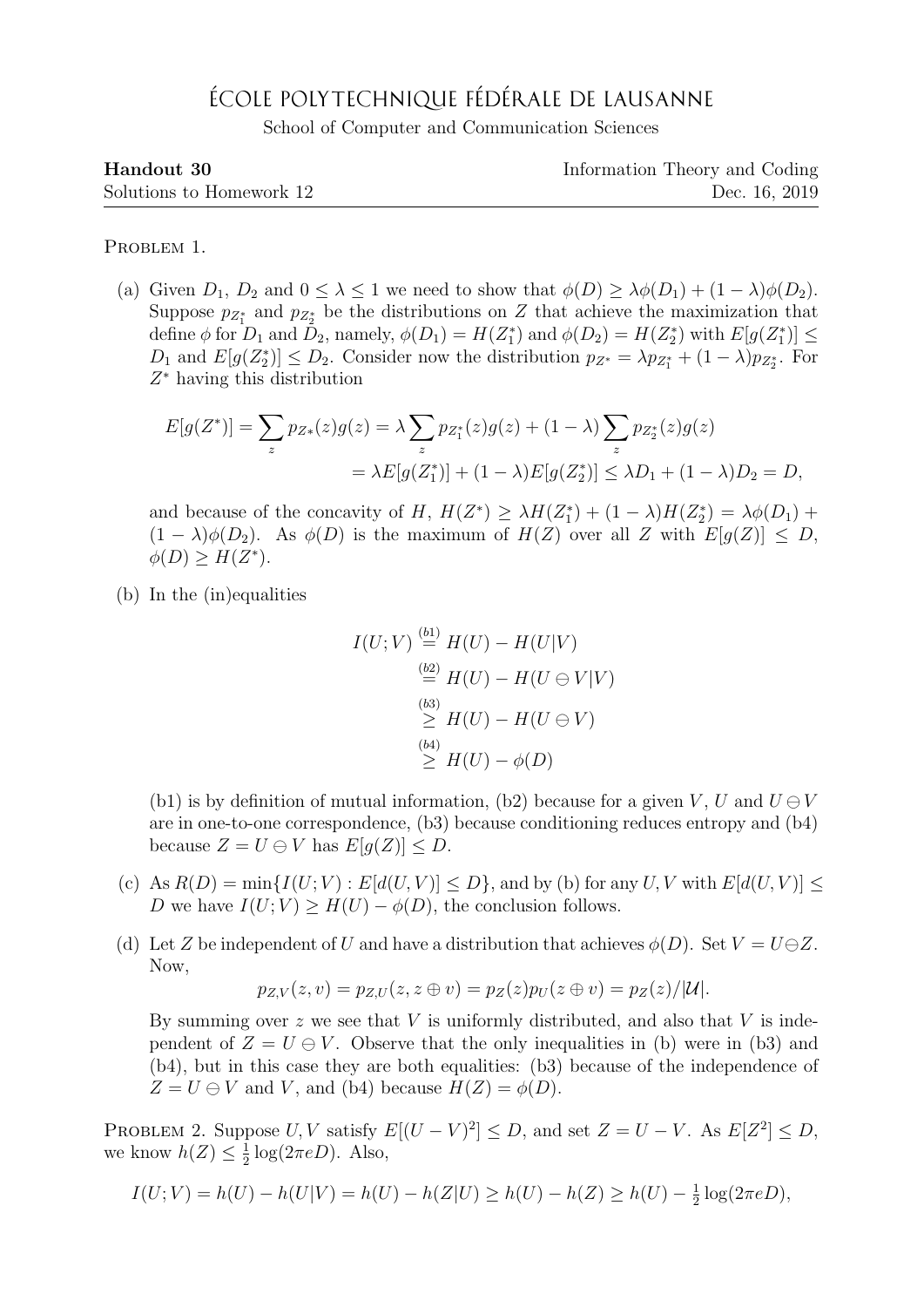and consequently  $R(D) \geq h(U) - \frac{1}{2}$  $\frac{1}{2}$  log(2 $\pi eD$ ). We now turn to the upper bound on  $R(D)$ . Assume without loss of generality that  $E[U] = 0$  so that  $\sigma^2 = E[U^2]$ . If  $D \ge \sigma^2$ , we can take  $V = 0$  for which  $E[(U - V)^2] = \sigma^2 \le D$ , and  $I(U; V) = 0$ , so that  $R(D) = 0$ . So, we need to only consider the case  $D < \sigma^2$ . For such D, let Z be a zero mean Gaussian independent of U with variance  $D(1 - D/\sigma^2)$  and set  $V = (1 - D/\sigma^2)U + Z$ . We will show that for this choice of V we have  $E[(V-U)^2] = D$  and  $I(U;V) \leq \frac{1}{2}$  $\frac{1}{2} \log(\sigma^2/D)$ , which will then establish that  $R(D) \leq \frac{1}{2}$  $\frac{1}{2} \log(\sigma^2/D)$ . To that end observe that  $\bar{V} - U = -(D/\sigma^2)U + Z$ and thus  $E[(V-U)^2] = (D/\overline{\sigma}^2)^2 E[U^2] + E[Z^2] = D$ . Turning our attention now to  $I(U;V)$ , first compute  $E[V^2] = (1 - D/\sigma^2)^2 E[U^2] + E[Z^2] = \sigma^2 - D$ , so  $h(V) \leq \frac{1}{2}$  $\frac{1}{2} \log(2\pi e(\sigma^2 - D)).$ Furthermore,

$$
h(V|U) = h(V - (1 - D/\sigma^2)U | U) = h(Z|U) = h(Z)
$$
  
= 
$$
\frac{1}{2} \log(2\pi e \text{Var}(Z)) = \frac{1}{2} \log(2\pi e D(1 - D/\sigma^2)).
$$

Thus

$$
I(U;V) = h(V) - h(V|U) \le \frac{1}{2} \log \frac{\sigma^2 - D}{D(1 - D/\sigma^2)} = \frac{1}{2} \log(\sigma^2/D).
$$

PROBLEM 3.

- (a) Since the channel is memoryless and feedback-free transmission is assumed, from code construction, it is obvious that  $(\text{enc}_1(m_1), \text{enc}_2(m_2), Y^n)$  is an i.i.d. length-n sequence of  $(X_1, X_2, Y)$ 's drawn from distribution  $p(x_1, x_2, y) = p_1(x_1)p_2(x_2)p(y|x_1, x_2)$ . Therefore, for sufficiently large n, the probability of this sequence being  $\epsilon$ -typical is as high as desired.
- (b) Now,  $(\text{enc}_1(\tilde{m}_1), \text{enc}_2(m_2), Y^n)$  is an i.i.d. sequence (of length n) whose components are distributed according to  $p_1(x_1)p(y, x_2)$  where  $p(y, x_2) = \sum_{x_1'} p_1(x_1')p_2(x_2)p(y|x_1', x_2)$ .
- (c) Pr{ $(\text{enc}_1(\tilde{m}_1), \text{enc}_2(m_2), Y^n) \in T$ } is the probability of a length n i.i.d. sequence  $X_1^n$ whose elements have distribution  $p_1$  being jointly  $\epsilon$ -typical (with respect to the distribution  $p_1(x_1)p(y, x_2|x_1)$  where  $p(y, x_2|x_1) = p(x_2)p(y|x_1, x_2)$  with an independent length *n* sequence of  $(X_2, Y)^n$  whose elements have distribution  $p(y, x_2)$  (defined in (b)). Thus, as we have seen in the course,

$$
\Pr\{(\text{enc}_1(\tilde{m}_1), \text{enc}_2(m_2), Y^n) \in T\} \doteq 2^{-nI(X_1, X_2 Y)}.
$$

(In the course we have seen this result for two random variables  $X$  and  $Y$ ; it is obvious that we can replace X by  $X_1$  and Y by  $(X_2Y)$  to derive the desired result).

(d) From (a) we know that the probability of the correct message  $m_1$  not being on the list of typical  $m_1$ 's at decoder 2 is small, say at most  $\epsilon/2$ .

From (c), the probability of each incorrect  $\tilde{m}_1$  being on that list (at decoder 2) is equal (up to sub-exponential factors) to  $2^{-nI(X_1;X_2Y)}$ . Since there are  $M-1 \leq 2^{nR_1}$ such  $\tilde{m}_1$ 's, the probability of having an incorrect message on the list is, by the union bound, at most  $2^{n[R_1-I(X_1;X_2Y)]}$  which is exponentially small in n provided that  $R_1$  <  $I(X_1; X_2Y)$ . Thus, for large enough n, this probability is also smaller than  $\epsilon/2$ .

Consequently, the average probability of decoding error at decoder 2 is at most  $\epsilon$ provided that  $R_1 < I(X_1, X_2Y)$ .

By symmetry, the average probability of decoding error at decoder 1 is smaller than  $\epsilon$  if  $R_2 < I(X_2, X_1, Y)$ .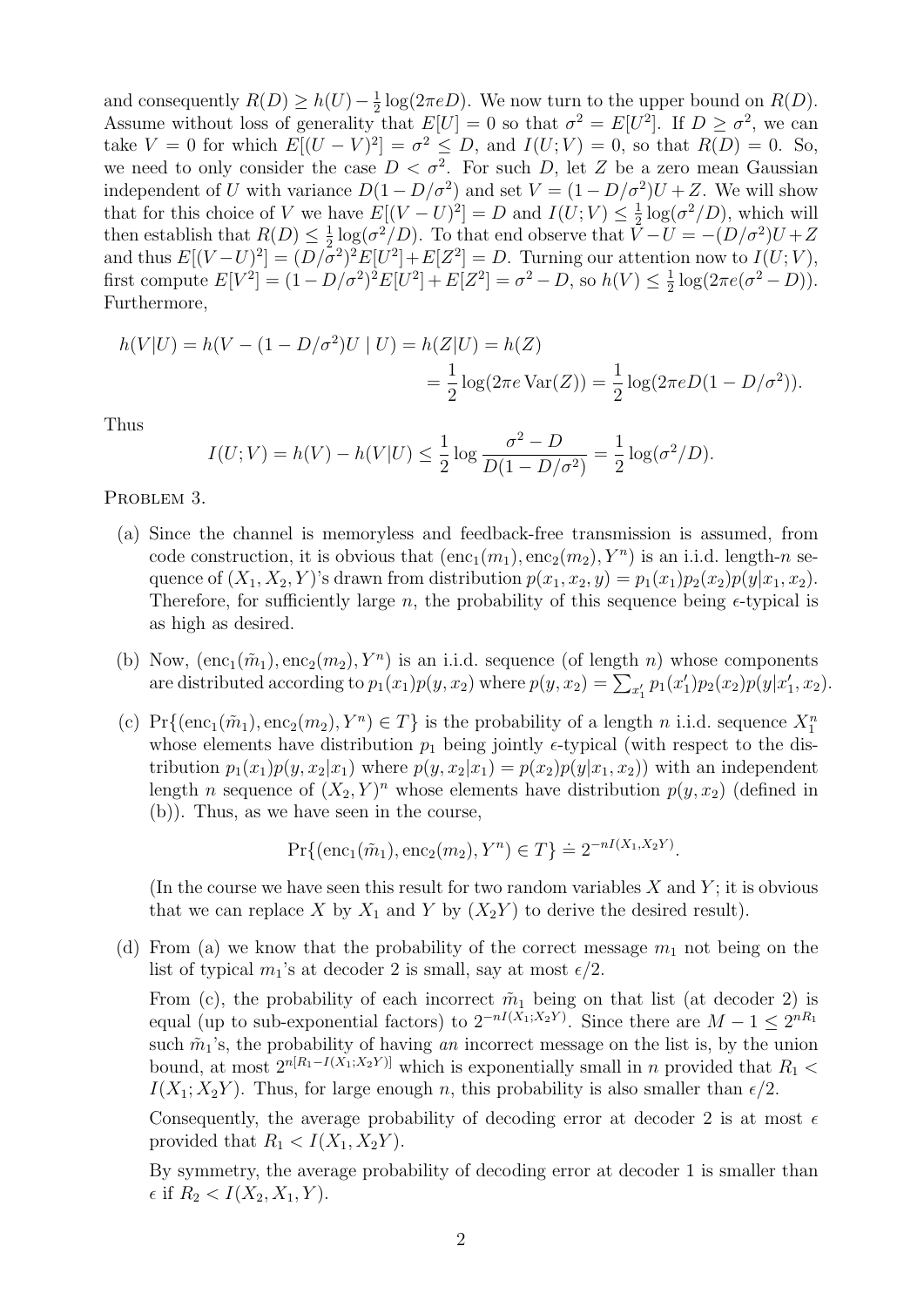Since the average probability of error (over the generation of codebooks) is small (for rate pairs  $(R_1, R_2)$  satisfying  $R_1 < I(X_1; Y, X_2)$  and  $R_2 < I(X_2; Y, X_1)$ , there exist a pair of codebooks of rates  $(R_1, R_2)$  in the ensemble for which the average error probability is small, thus such  $(R_1, R_2)$ 's are achievable.

(e) Firstly note that since  $X_1$  and  $X_2$  are independent,  $I(X_1; YX_2) = I(X_1; Y|X_2)$  (similarly  $I(X_2; YX_1) = I(X_2; Y|X_1)$ .

Since  $Y = X_1 \times X_2$ , conditioned on  $\{X_2 = 0\}$ , Y contains no information about  $X_1$ , whereas conditioned on  $\{X_2 = 1\}$ ,  $Y = X_1$ . Assuming  $\Pr\{X_1 = 1\} = p_1$  and  $Pr{X_2 = 1} = p_2,$ 

$$
I(X_1; Y | X_2) = \Pr\{X_2 = 0\} I(X_1; Y | X_2 = 0) + \Pr\{X_2 = 1\} I(X_1; Y | X_2 = 1)
$$
  
= 0 + p<sub>2</sub>h<sub>2</sub>(p<sub>1</sub>)

where  $h_2(\cdot)$  is the binary entropy function. Similarly it follows that  $I(X_2; Y | X_1) =$  $p_1h_2(p_2)$ .

Suppose  $p_1 = p_2 = p$ , then all rates  $(R_1, R_2)$  satisfying

$$
R_1 < ph_2(p) \qquad R_2 < ph_2(p)
$$

are achievable. In particular,  $ph_2(p) \geq \frac{1}{2}$  $\frac{1}{2}$  for some  $p \geq \frac{1}{2}$  $\frac{1}{2}$  (it evaluates to  $\frac{1}{2}$  at  $p = \frac{1}{2}$ but it is increasing, so it will go above  $\frac{1}{2}$  as p increases). The set of achievable rate pairs corresponding to such  $p$ 's violate  $R_1 + R_2 < 1$ .

PROBLEM 4. (a) The Slepian-Wolf region for  $U$  and  $V$  is given as the set of rate pairs  $(R_u, R_v)$  satisfying

$$
R_u > H(U|V)
$$
  
\n
$$
R_v > H(V|U)
$$
  
\n
$$
R_u + R_v > H(UV)
$$

The joint distribution of  $(U, V)$  is given as

$$
P(U = u, V = v) = \begin{cases} p^2 & (u, v) = (1, 2) \\ 2pq & (u, v) = (0, 1) \\ q^2 & (u, v) = (0, 0) \end{cases}.
$$

Therefore,

$$
H(UV) = H(2pq, p2, q2)
$$
  
\n
$$
H(V) = H(2pq, p2, q2)
$$
  
\n
$$
H(U) = H(p2, 2pq + q2)
$$

and

$$
H(U|V) = H(UV) - H(V) = 0
$$
  

$$
H(V|U) = H(UV) - H(U) = H(p^2, 2pq, q^2) - H(p^2, 2pq + q^2) = (2pq + q^2)h_2 \left(\frac{2pq}{2pq + q^2}\right)
$$

where  $h_2(.)$  is the binary entropy function. The rate region can be depicted as follows.